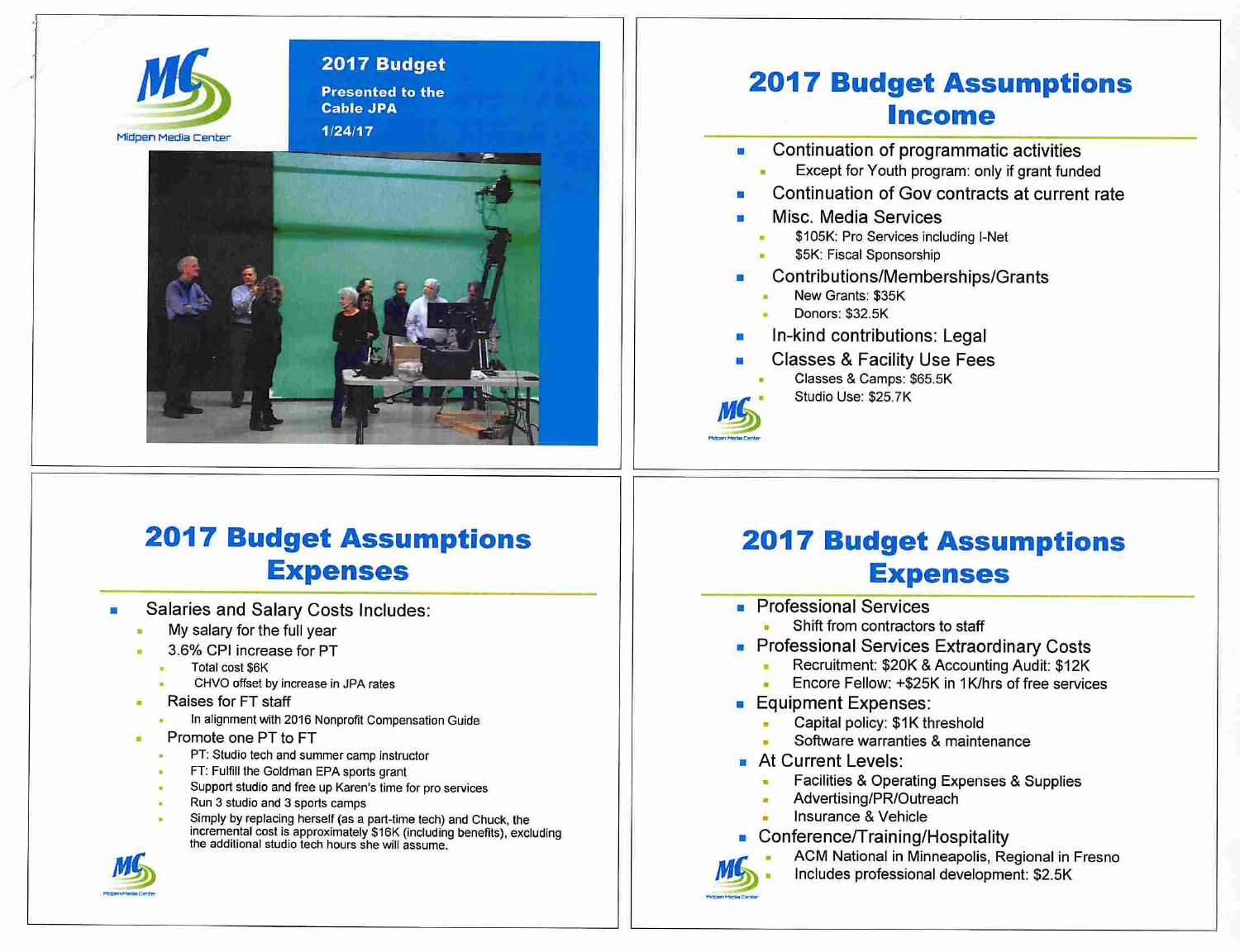### Funding Sources (variance from 2016 estimate)

- Government contracts: \$229K (\$15.5K)
- Misc. media services:  $$110.3K$  (\$4.1K)
- Contrib/members/grants: \$67.5K (\$13.9K) **TO**
- In-kind contributions: \$55K (\$0K)  $\blacksquare$
- Classes & facility use: \$91.2K (\$1.8K) E
- Misc. income: \$2.5K (\$0K)
- Total: \$555.6K (\$35.3K)



#### **EXpenses** (variance from 2016 estimate)

- Salaries: \$756.2K (\$73.6K)
- Salary costs/benefits: \$132.1K (\$7.1K)
- Prof. Services: \$88.5K (\$53.7K)
- In-kind legal: \$55K (\$0K)
- Extraordinary Pro Services: \$32K (\$13K)  $\blacksquare$
- Facility: \$58.3K (\$1.7K)
- Operating & Supplies: \$28.2K (\$2K)
- Equipment: \$33.3K (\$23.7K) n
- Advertising/PR/outreach: \$8.8K (\$.6K)
- Insurance and vehicle: \$21.1K (\$.5K)
- Conferences/training/hosp: \$13K (\$4.4K)
- Total: \$1,226.5K(\$47K)



#### Proposed Budget vs 2016

|                                | 2017<br>Proposed<br><b>Budget</b> | 2016<br>Approved<br><b>Budget</b> | 2016<br>Yearend<br>Estimate | 2017 Bud/<br>2016 Bud<br>Variance | 2017 Bud/<br><b>YE Estimate</b><br>Variance |
|--------------------------------|-----------------------------------|-----------------------------------|-----------------------------|-----------------------------------|---------------------------------------------|
| Income                         | 555.5                             | 548.1                             | 520.2                       | 7.4                               | 35.3                                        |
| Expenses                       | 1,226.5                           | 1,156.9                           | 1,179.5                     | 69.6                              | 47.0                                        |
| Net Op Inc/-Loss               | $-671.0$                          | $-608.8$                          | $-659.3$                    | $-62.2$                           | $-11.7$                                     |
| <b>Investment Distribution</b> | 671.0                             | 608.8                             | 659.3                       | 62.2                              | 11.7                                        |
| Net Inc/-Loss                  | 0.0'                              | 0.0                               | 0.0                         | 0.0                               | 0.0                                         |

### Proposed 2017 Capital Expenditures

- Total New Capital Expenditures: \$142.6K
	- Carry over from 2016:
		- > Telephone system: \$9.7K + Network switches: \$2.2K
	- Includes:
		- New fly pack: \$65.3K
		- Replace classroom computers: \$26.4K
		- Edit suites computer/monitor: \$9.4K
		- « Master control bulletin board system: \$7.6K
		- Web site enhancements: \$7.5K
		- Other + contingency: \$14.5K